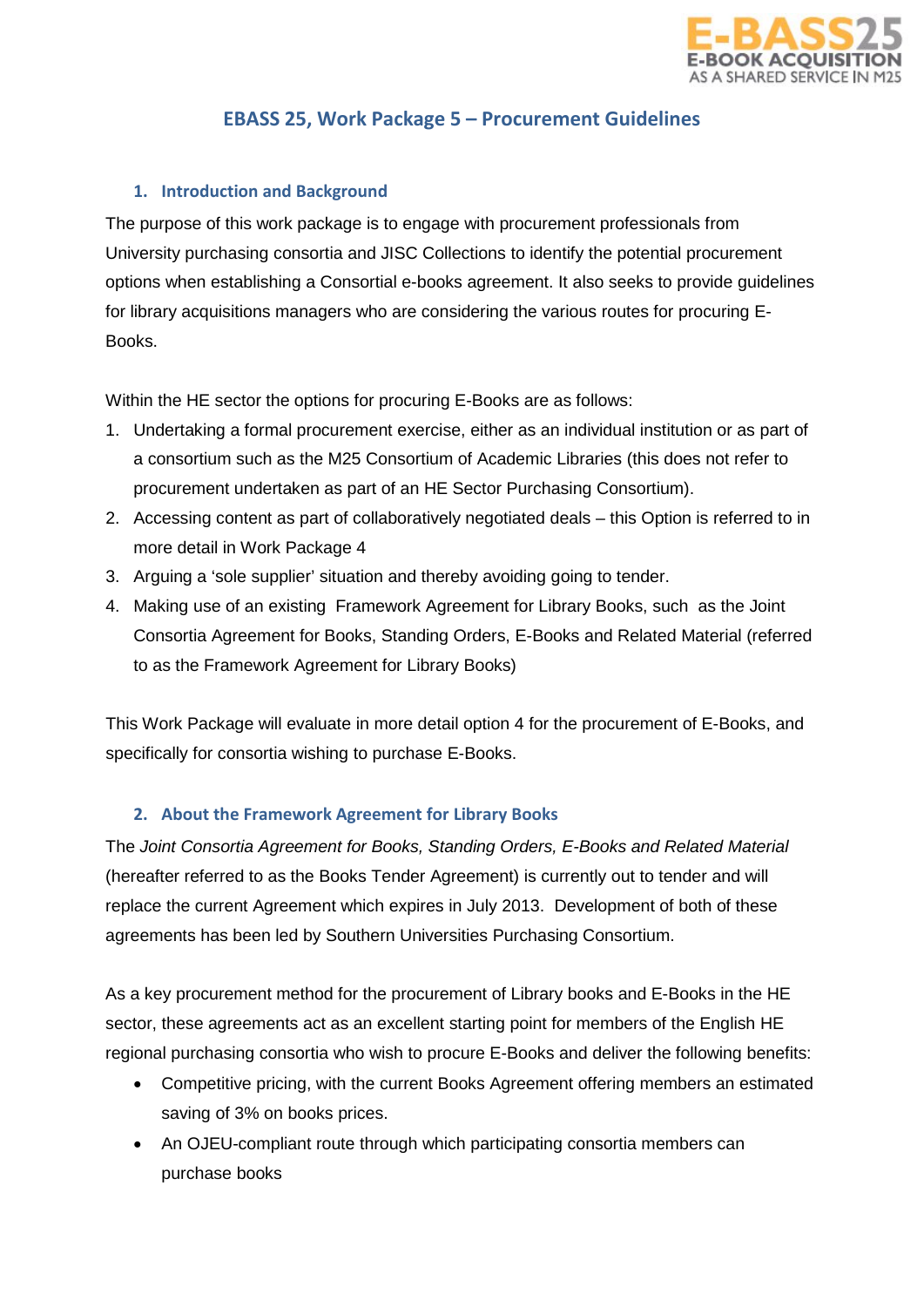

- A flexible lot structure, with specialist suppliers for areas including E-books
- A collaborative framework used by institutions across England and aggregating leverage across these institutions to ensure value for money throughout the framework's lifetime<sup>[1](#page-1-0)</sup>

In the light of these benefits this Work Package will evaluate the Books Tender Agreement and use it to provide guidelines to facilitate decision making for those embarking on E-Books acquisition.

#### **3. E-Book Procurement**

The Books Tender Agreement is clearly designed to respond to the different requirements of E-Books, and is designed to be flexible. As part of the procurement agreement there is a specific lot that relates to E-Book procurement. The agreement sets standards for E-Book suppliers and encourages them to take steps in the areas of making textbooks available in electronic format and producing content that is available on different devices.

## **4. Supporting Patron Driven Acquisitions (PDA)**

The BooksTender Agreement supports a range of business models including the PDA model. It states that suppliers must: 'offer flexible purchasing models, e.g. … Patron Driven Acquisitions (PDA)' (*Joint Consortia Tender for Books*, p.26). It then builds on this to develop a detailed set of requirements for what suppliers should offer as part of Patron Driven Acquisition.

#### **5. Supporting Book Supply options**

The Books Tender Agreement is designed for suppliers who are either 'aggregators or booksellers'. Suppliers who only offer goods from one publisher are specifically excluded from the agreement for two main reasons, firstly because this is the specific remit of JISC Collections and also because tender evaluation under OJEU between different publishers is very difficult, if not impossible. Despite this, the fact that Publishers are not included does present a challenge because a number of Publishers, in particular Taylor and Francis and Cambridge University Press, are offering E-Book PDA models, and these types of deals could as a result be excluded from this agreement. This exclusion causes 2 key challenges:

• Currently the evidence-based PDA model is only available directly from publishers. Research carried out at the EBASS 25 Workshop in November 2012 suggested that

l <sup>1</sup> Library Books Framework Agreement,

<span id="page-1-0"></span>[http://www.lupc.ac.uk/cms/site/docs/Briefing%20sheets/Library%20Books.pdf,](http://www.lupc.ac.uk/cms/site/docs/Briefing%20sheets/Library%20Books.pdf) accessed on 25 February 2013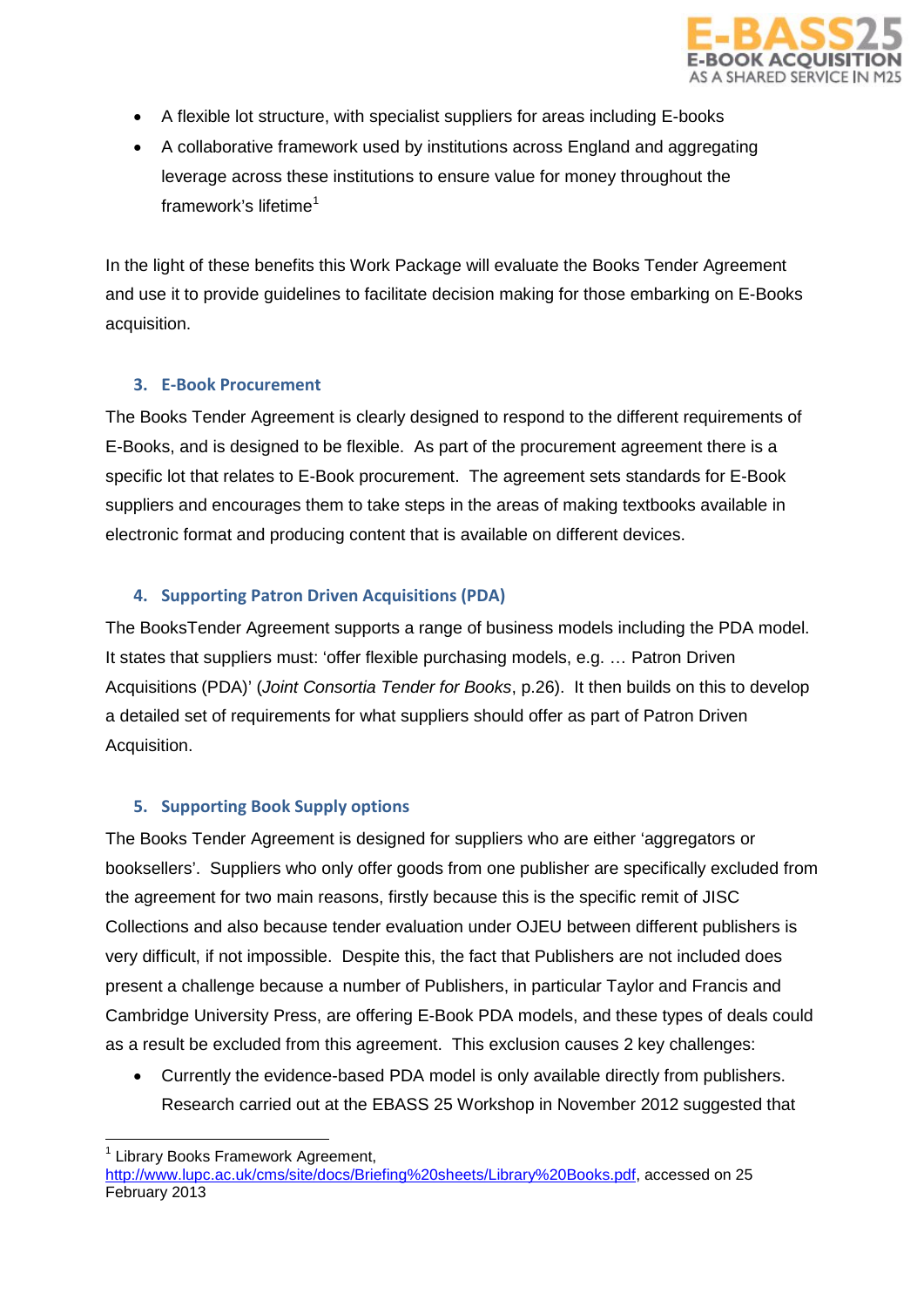

this model was the preferred method for consortial purchasing of E-Books. At the moment therefore evidence-based PDA acquisition would not be available under the Tender Agreement.

• E-Books supplied directly by Publishers are less likely to have Digital Rights Management (DRM) issues than those supplied by aggregators.

However, the Books Tender Agreement does state that 'During the life of the Agreement we expect new business models to evolve and to be offered in response to the considered and mediated preferences of participating consortia, with due regard to publishers' own development strategies' (*Joint Consortia Tender for Books*, p.7). This should mean that new models, such as the evidence-based PDA model, will be made available by aggregators or book suppliers to be procured as part of this agreement.

### **6. Meeting the needs of consortia**

The Books Tender Agreement does encourage Consortial purchasing of E-Books, stating that it would be desirable for suppliers to offer 'models that are favourable to consortium or collaborative purchase' (*Joint Consortia Tender for Books*, p.26). However, in reality, because only English HE Regional Purchasing Consortia are listed in the Books Tender Agreement then this means that only these groups can use the document. As a result, consortial groups such as the M25 Consortium could not use the agreement as a procurement route.

An option that could be available is for institutions to work together to investigate what E-Books options are available and whether they meet their needs. These institutions could then independently use the Books Tender Agreement to procure the Collections. However even here there is a challenge. Not all M25 Consortium Libraries are in the HE Sector, and so may very well not be a member of one of the University Purchasing Consortia covered by the Books Tender Agreement (SUPC, LUPC etc). The current Books Tender Agreement states that "subject to agreement by the participating consortia (English HE Regional Purchasing Consortia) the Agreement can be extended to cover the other university purchasing consortia … as well as further education colleges in the UK should they wish to use this Agreement." So there is potential for the Agreement to be extended to individual libraries in other groups, such as the Museum Librarians and Archivists Group, but this would need to be confirmed.

A further option, which would enable all M25 Consortium member Libraries to use the agreement, is for them to individually become members of London University Purchasing Consortia (LUPC) or one of the other purchasing consortia. Membership of LUPC is not limited only to universities, but is also open to "other not-for-profit, public and third-sector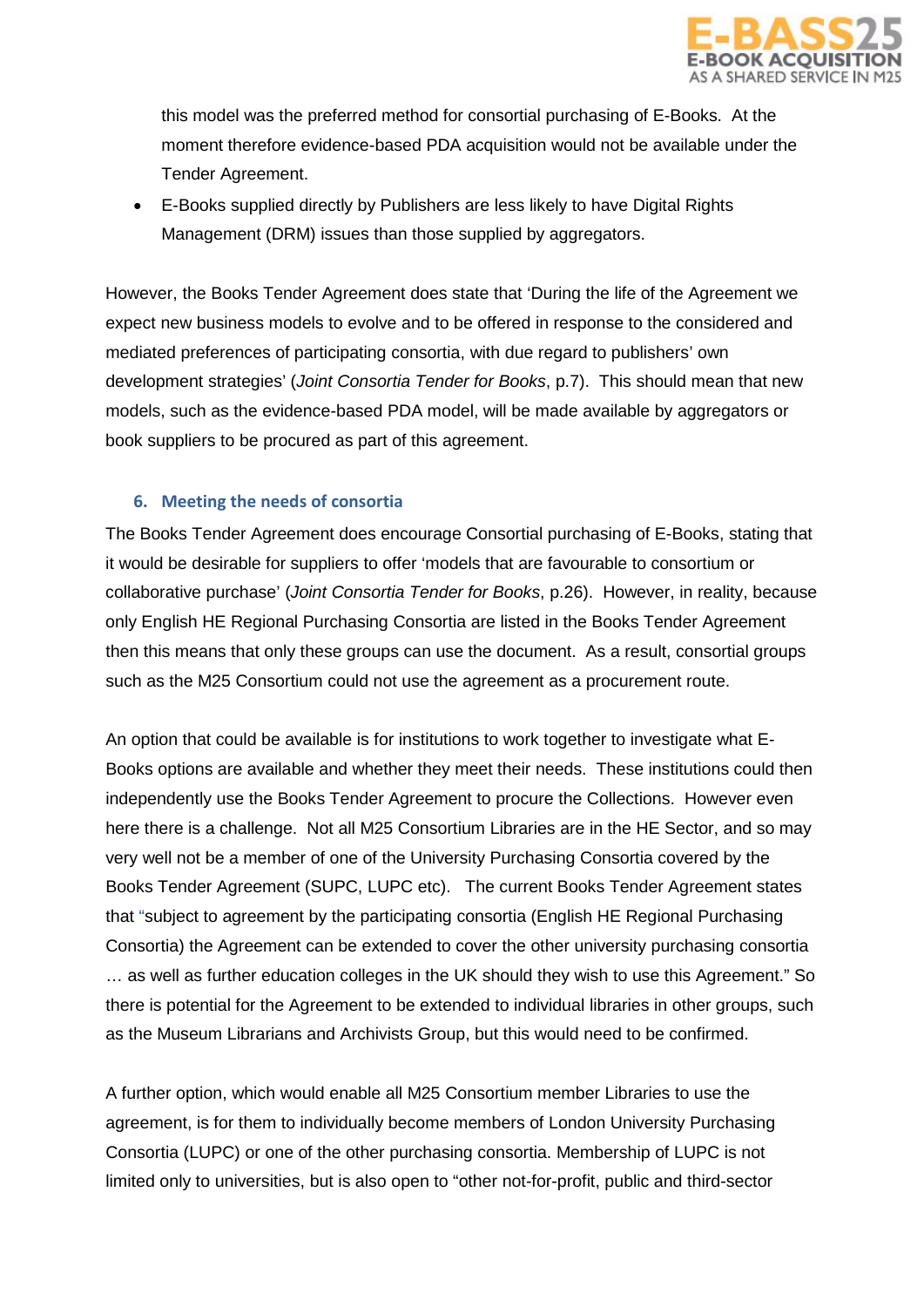

organisations from our neighbouring sectors in the arts, sciences and education." Quite a few M25 Consortium Libraries are already members – for example both the British Library and Royal Botanic Gardens at Kew – and a full list of LUPC members is available on their website at [http://www.lupc.ac.uk/about/members-list.aspx.](http://www.lupc.ac.uk/about/members-list.aspx) While membership of LUPC might be too expensive for some smaller institutions it may be worthwhile considering approaching appropriate regional Purchasing Consortia, such as LUPC or SUPC, to see whether Libraries could pay a reduced subscription and opt in to particular agreements. For example, it might be worthwhile exploring whether it would be possible for smaller institutions to just join the library agreements (which would include the SUPC book agreement).

The challenge of ensuring that the membership of two differing Consortia correspond – in this case a sector specific Consortium such as a University Purchasing Consortium and a geographically specific Consortium such as the M25 Consortium – is a significant one. If the members of the two groups do not line up (and, for example, all the members of the M25 Consortium of Libraries are not part of a University Purchasing Consortium) then this option for procurement would again not be valid.

### **7. Conclusions**

In conclusion the Book Tender Agreement provides a robust mechanism for institutions wishing to purchase E-Books. The main issue for institutions wishing to use the Agreement is that it does not support procurement directly from a publisher, which means that alternative procurement options may need to be explored. This is particularly the case with only publishers offering the evidence based PDA option. However over time suppliers should respond to demand and offer this model, which may resolve this issue.

However, the value of the Book Tender Agreement for use by Consortia wishing to carry out collaborative purchase (with the exception of the English HE Sector Regional Purchasing Consortia) is limited. The only consortia who are eligible to use the agreement are English HE Sector Regional Purchasing Consortia. The only apparent route for other consortial groups (such as the M25 Consortium) who wish to use the Agreement to carry out procurement, is to collaboratively carry out investigations but then use the Agreement independently to procure collections. Even this route has challenges, particularly if members of the Consortial group are not part of a University Purchasing Consortium, and are therefore excluded from using the Agreement.

One further comment on the Books Tender Agreement is the need for improved clarity in the area of what is a Consortium. In particular, it should be noted that the term 'Consortium' is